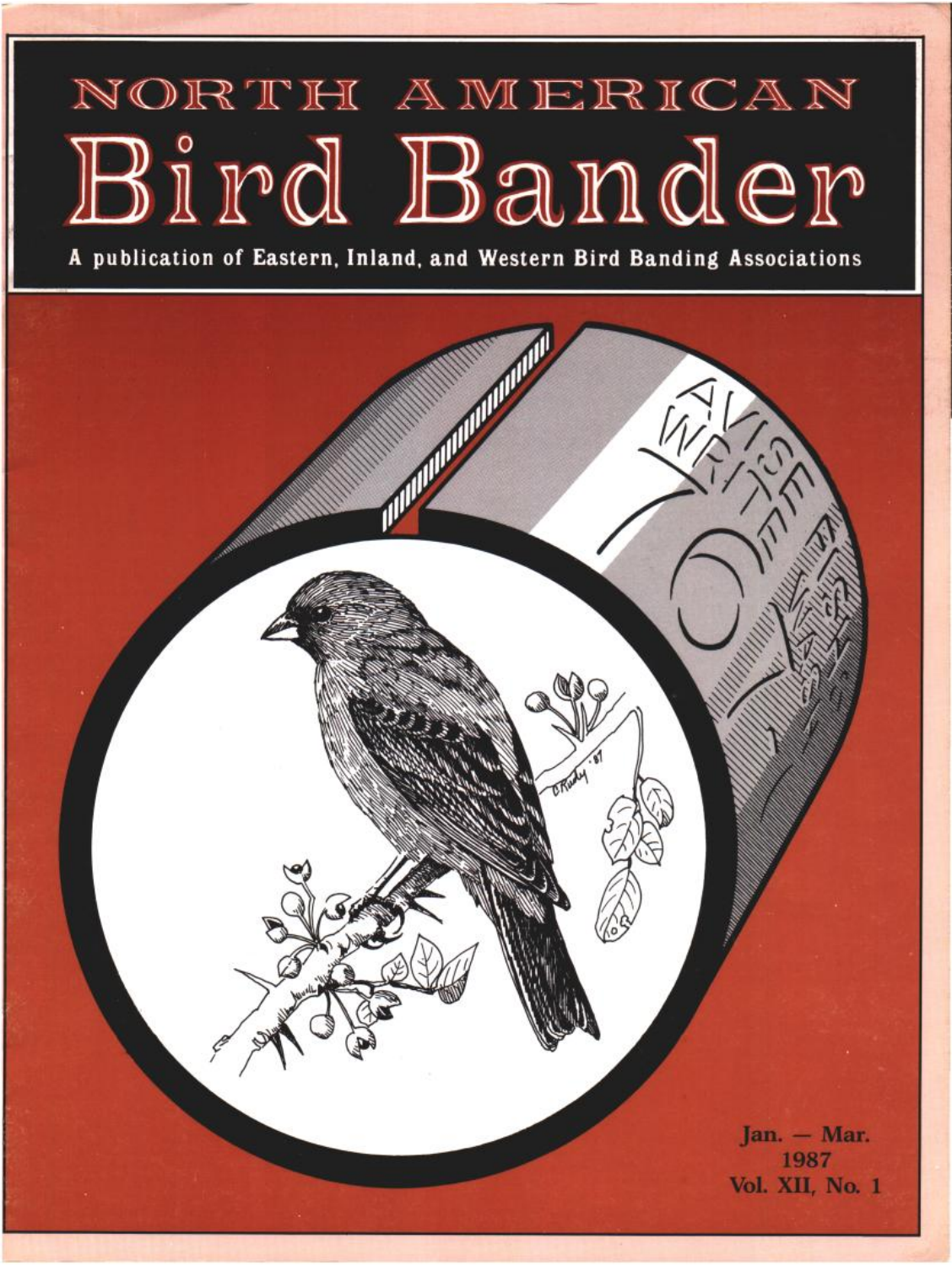|                                         | <b>Officers</b>  |                                                                                                 |                                                      |                                                                           |                                                                  |
|-----------------------------------------|------------------|-------------------------------------------------------------------------------------------------|------------------------------------------------------|---------------------------------------------------------------------------|------------------------------------------------------------------|
|                                         |                  | <b>President</b> Frederick S. Schaeffer<br>444 Brickell Avenue, Suite 51-195<br>Miami, FL 33131 |                                                      |                                                                           | 1st Vice-President Don Schwab<br>Box 847<br>Suffolk, VA 23434    |
|                                         | Secretary        | Eileen Kokorsky<br>11 King Court<br>Wayne, NJ 07470                                             |                                                      | 2nd Vice-President Judith Bell<br>RD 3, Box 61<br>Newark Valley, NY 13811 |                                                                  |
|                                         | <b>Treasurer</b> | Donald Mease<br>RD#2, Box 436A<br>Hellertown, PA 18055                                          | 3rd Vice-President                                   |                                                                           | Robert P. Yunick<br>1527 Myron Street<br>Schenectady, NY 12309   |
| <b>Eastern Bird Banding Association</b> |                  |                                                                                                 |                                                      |                                                                           | Editor Robert J. Pantle<br>35 Logan Hill Rd.<br>Candor, NY 13743 |
|                                         |                  | <b>Councillors</b>                                                                              |                                                      |                                                                           |                                                                  |
|                                         |                  | Robert Pantle                                                                                   | Ken Clark                                            |                                                                           | Susan Blackshaw                                                  |
|                                         |                  | Ralph Bell                                                                                      | Pat Melville                                         |                                                                           | Peter Polisse, Jr.                                               |
|                                         |                  | Mary Doscher                                                                                    | William Oberman                                      |                                                                           | Jeffrey Spendelow                                                |
|                                         |                  | Howard Fischer                                                                                  | Walt Protzman<br>(past president)<br>Mickie Mutchler |                                                                           | Leon Wilson                                                      |
|                                         |                  | Terms expire 1987                                                                               | Terms expire 1988                                    |                                                                           | Terms expire 1989                                                |

**Eastern Regional News is published quarterly in North American Bird Bander by the Eastern Bird Banding Association. Applications for membership and**  changes of address should be sent to the Treasurer. The dues: Active Members-\$10.00 per year; Sustaining Members-\$18.00 per year; Student Members-\$8.00 **per year; Family Membership add \$2.00 to any category; Institutional Membership--\$15.00; Life Membership--S200.00; Non-subscribing Members--S3.00 per year. Canadian and foreign memberships add \$4.50. Contributions to the Eastern Bird Banding Association are tax deductible.** 

**Inland Bird Banding Association** 

**President John J. Flora 3636 Williams Dearborn, MI 48124 Secretary Carol Rudy W. 3866 Hwy. H. Chilton, WI 53084 Treasurer C. Holmes Smith 6305 Cumberland Rd., SW Sherrodsville, OH 44675** 

**Board of Directors** 

**Dr. Edwin C. Franks Jane Olyphant Dr. Donald G. Varner Nathaniel Whitney** 

**Membership Secretary Allen E. Valentine, 17403 Oakington Court, Dallas, TX 75252** 

**Inland Regional News is published quarterly in North American Bird Bander by Inland Bird Banding Association. Application for membership and notices of change of address should be sent to the Treasurer. The active members will receive BOTH North American Bird Bander and Inland Bird Banding Newsletter (quarterlyl: Annual dues per calendar year: ACTIVE MEMBERSHIPS: Regular Member--S15.00; Sustaining--S25.00; Bendfactor--S100.00 per year;**  Life-\$1000.00 (in full, or 5 annual payments of \$40.00). IN-ACTIVE MEMBERSHIPS: North American Bird Bander-\$10.00; Inland Bird Banding Newsletter--\$5.00. **INSTITUTIONAL SUBSCRIPTIONS: \$15.00 U.S. and \$20.00 Foreign, including Canadian.** 



**Western Bird Banding Association** 

**President** Dr. W. B. Quay **2003 Ida Street Napa, CA 94558 Secretary Ruth Ogden Russell Tucson, AZ 85716 Treasurer Dr. Howard L. Cogswell 1548 East Avenue**  Hayward, CA 94541

**Officers** 

**2901 E. Second St. 2rid Vice-President Dr. Stephen M. Russell President 4100 N. Romero, #108**  1st Vice-President Dr. David F. DeSante **Point Reyes Bird Observ. 4990 Shoreline Hwy Stinson Beach, CA 94970 Dept. Ecol. & Evol. Biology University of Arizona Tucson, AZ 85721 Immediate Past** Dr. Robert C. Tweit **Tucson, AZ 85705** 

## **Directors at Large**<br>**Dr. Kerry P. Reese**

Dr. Carl D. Barrentine<br>Dept. of Biology **Dept. of Biology College of Forestry, 9001 Stockdale Highway University of Idaho**  Bakersfield, CA 93309 **Term expires 1988 Term expires 1987** 

Wildlife Range Science<br>University of Idaho

**Applications for membership in the Western Bird Banding Association should be sent to the Treasurer. All classes of membership are by calendar**  year only and receive North American Bird Bander. Membership classes are: Active Member-\$13.00 per year; Sustaining Member-\$26.00 per year; Non**subscribing Member--S3.00 per year; Life Member--S260.00. Outside the U.S. postage must be added to each membership fee, excepting that for Life Membership.** 

CHANGE OF ADDRESS? Members of each banding association (EBBA, IBBA, WBBA) should inform the Treasurer of their association(s) as soon as possible concerning a planned change of address. There is otherwise the hazard of not receiving NABB, since the U.S. Post Office does not forward mail of this type.

#### **Officers**

**1st Vice-President Dr. Noel Cutright 3352 Knollwood West Bend, WI 53095 2nd Vice-President Peter C. Petersen Box 966 Davenport, IA 52805**